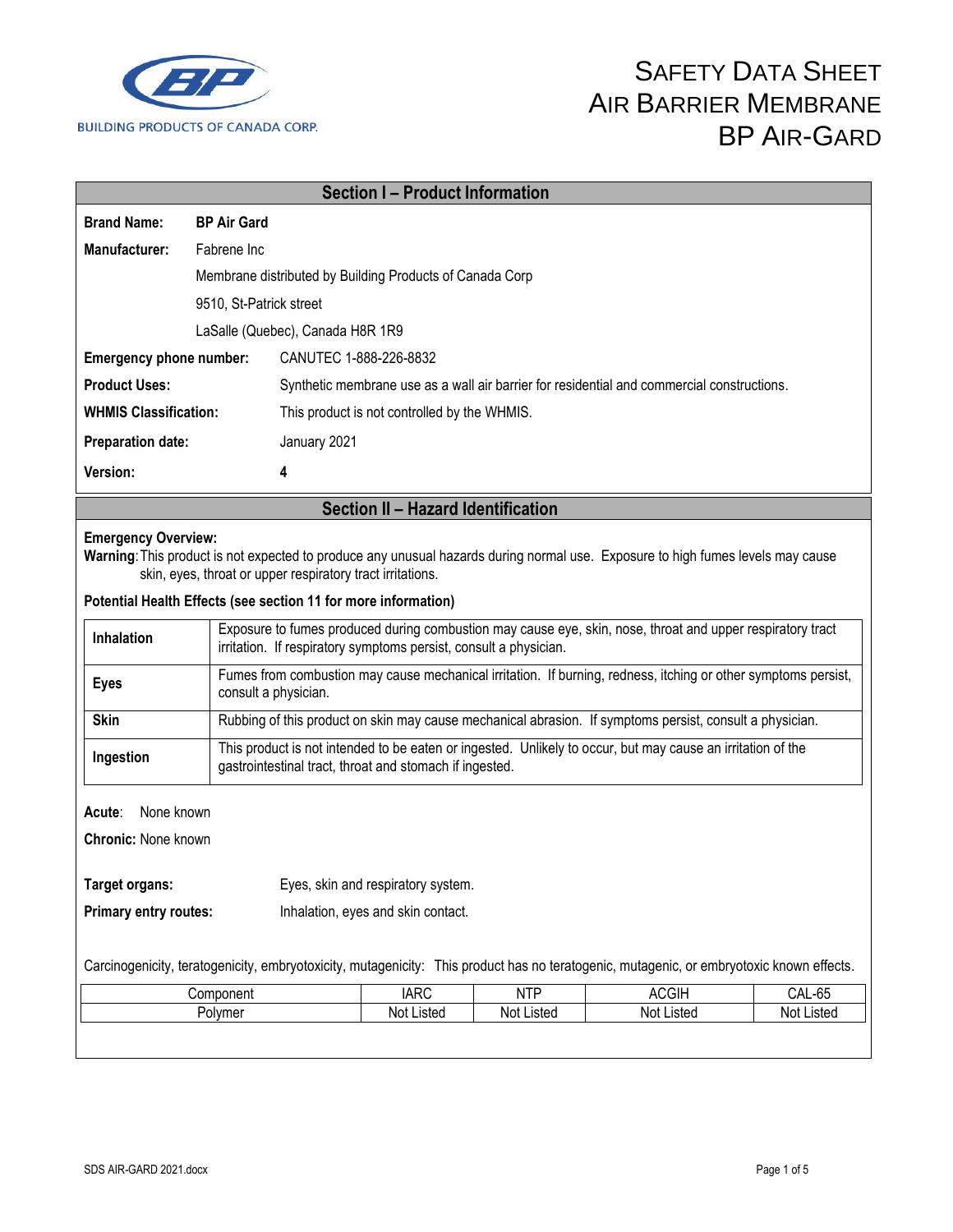

## **Section III – Composition,/ Information on ingredients** Component | CAS No. | EC No. | Weight % Polymer 1 Mixture Mixture 1 100 Moreover, as per OSHA and WHMIS the above product is considered a consumable item and do not require a MSDS or a SDS. However we want to disclose as much as possible information relating to health and safety, to ensure that the product is handled and used properly. This SDS contains valuable information for safe handling and proper use of the product. This SDS should be retained and available for employees and other users. **Section IV – First aid measures Inhalation:** In case of inhalation of gas or vapor, remove person to fresh air. If breathing is difficult or ceases, administer oxygen. If symptoms persist, consult a physician. This will only happen upon combustion. **Skin contact:** Wash skin with soap and water. If irritation persists, consult a physician. **Eye contact:** Flush eyes with water for 15 to 20 minutes. If irritation persists, consult a physician. **Ingestion:** This product is not intended to be eaten. Ingestion is unlikely to occur. If ingestion occurs, consult a physician. **Medical conditions which may be aggravated**: Pre-existing respiratory and lung diseases such as bronchitis, emphysema or asthma. Pre-existing skin conditions such as rashes and dermatitis. **Notes to the physician:** This product is a mechanical irritant, acute exposure is not expected to produce any chronic health effect. Treatment should be aimed at alleviating symptoms. **Section V – Fire Fighting measures** Flash Point: > 200°C Auto-Inflammation Temperature: > 400°C<br>Flammable Limits in air: Upper Fl Upper Flammable Limit (UFL): No object Lower Flammable Limit (LFL): No object Flammability Classification: Not Applicable<br>Rate of Burning Not Applicable Rate of Burning Specific Dangers None Combustion products:<br>
Fire gives off normal combustion products. Fire Fighting Agents: Use dry powder, foam and water spray or appropriate extinguishing media for surrounding materials on fire. Fire Fighting Procedures: Wear self-contained breathing apparatus and full protective clothing (see section 8). **Section VI – Accidental release measures** Containment: No special measure. Clean-up: No special measure. Disposal: The finished product is a polymer-based solid. Follow all local, municipal, provincial, state and federal regulations. To remove, use standard means approved for disposal. Dispose in a landfill or use any other method prescribed by regulation.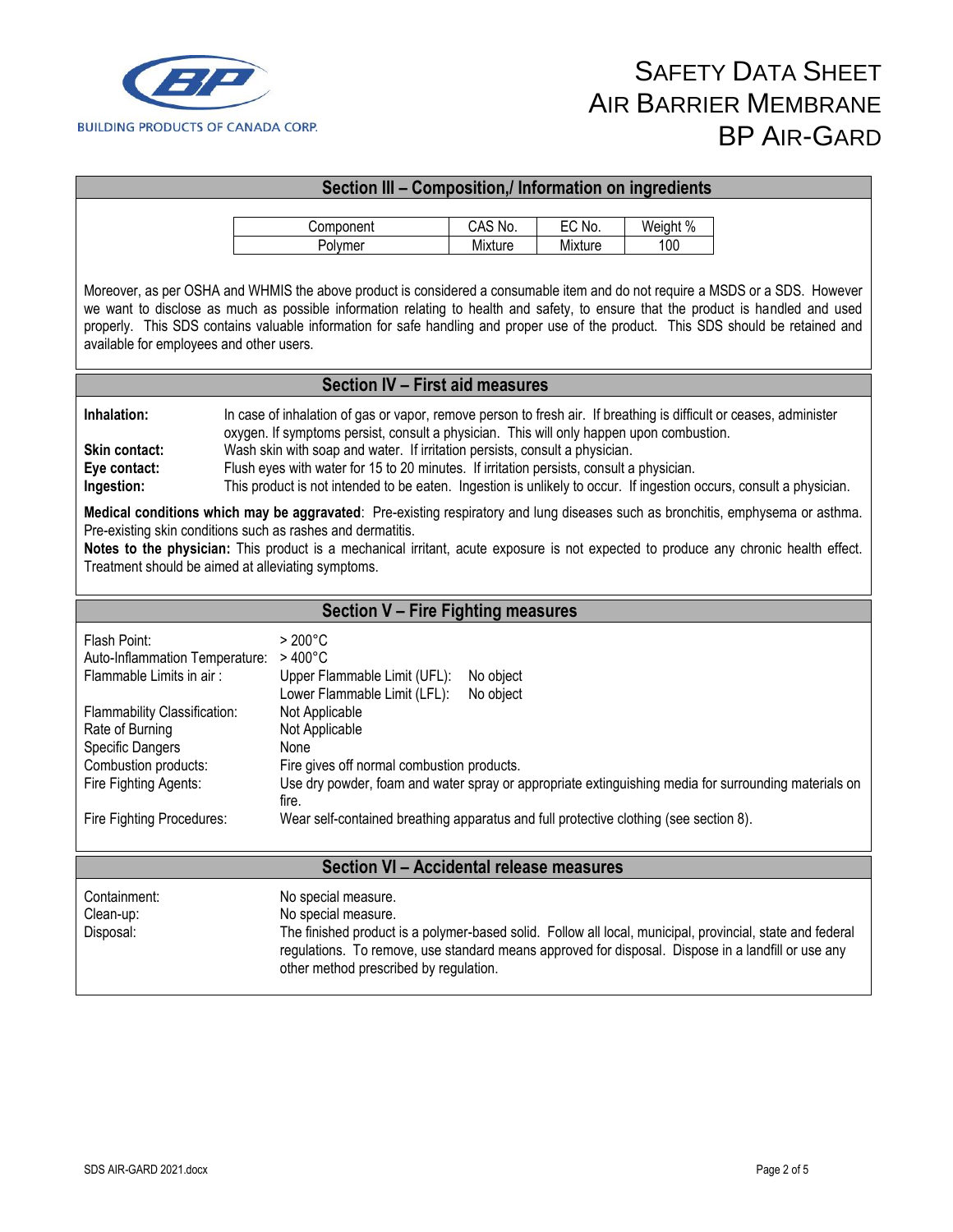

| Section VII - Handling and storage                   |                                                                                                                                                                                                                                                    |        |                            |                            |  |  |
|------------------------------------------------------|----------------------------------------------------------------------------------------------------------------------------------------------------------------------------------------------------------------------------------------------------|--------|----------------------------|----------------------------|--|--|
| Handling:                                            | Under normal condition this product represents no specific risks. Use personal protective equipment<br>as required (see section 8). Avoid frequent or prolonged inhalation of dust and fumes. Use good<br>safety and industrial hygiene practices. |        |                            |                            |  |  |
| Storage:                                             | Store flat, in a dry, well ventilated place and away from sources of excessive heat. Product should be<br>protected from the weather and direct sunlight.                                                                                          |        |                            |                            |  |  |
| Section VIII - Exposure controls/personal protection |                                                                                                                                                                                                                                                    |        |                            |                            |  |  |
|                                                      | Component                                                                                                                                                                                                                                          | Weight | $TLV$ (mg/m <sup>3</sup> ) | $PEL$ (mg/m <sup>3</sup> ) |  |  |
|                                                      | Polymer                                                                                                                                                                                                                                            |        | Not Listed                 | Not Listed                 |  |  |

### **ENGINEERING CONTROLS:** No specific requirements.

It is always preferable to use safety glasses and gloves. In dusty environments or poorly ventilated areas use a dust mask.

| Section IX - Physical and chemical properties |                                                                                         |  |
|-----------------------------------------------|-----------------------------------------------------------------------------------------|--|
| Appearance at 25°C:                           | Solid                                                                                   |  |
| Odor:                                         | Neutral                                                                                 |  |
| pH:                                           | No object                                                                               |  |
| Density:                                      | 0.8 to 1 $g/cm3$                                                                        |  |
| Melting Point:                                | No object                                                                               |  |
| Freezing Point:                               | No object                                                                               |  |
| <b>Boiling Point:</b>                         | No object                                                                               |  |
| Evaporation Rate:                             | No object                                                                               |  |
| Vapor Tension:                                | No object                                                                               |  |
| Vapor Density:                                | No object                                                                               |  |
| Relative Density (water = $1$ ):              | < 1                                                                                     |  |
| Solubility:                                   | Insoluble in water                                                                      |  |
| Decomposition Temperature:                    | Not measured                                                                            |  |
| <b>VOC</b>                                    | None                                                                                    |  |
|                                               | Section X – Stability and reactivity                                                    |  |
|                                               |                                                                                         |  |
| Stability:                                    | Stable.                                                                                 |  |
| Condition to avoid:                           | Avoid excessive heat and U.V. exposure.                                                 |  |
| Incompatibility:                              | None known                                                                              |  |
| Hazardous Polymerization                      | Will not occur                                                                          |  |
| Hazardous Decomposition                       | The decomposition products are those expected from hydrocarbon based products. These    |  |
|                                               | decomposition products may include carbon oxides ad carbon particles. Thermal-oxidative |  |
|                                               | degradation produces irritating fumes and gases.                                        |  |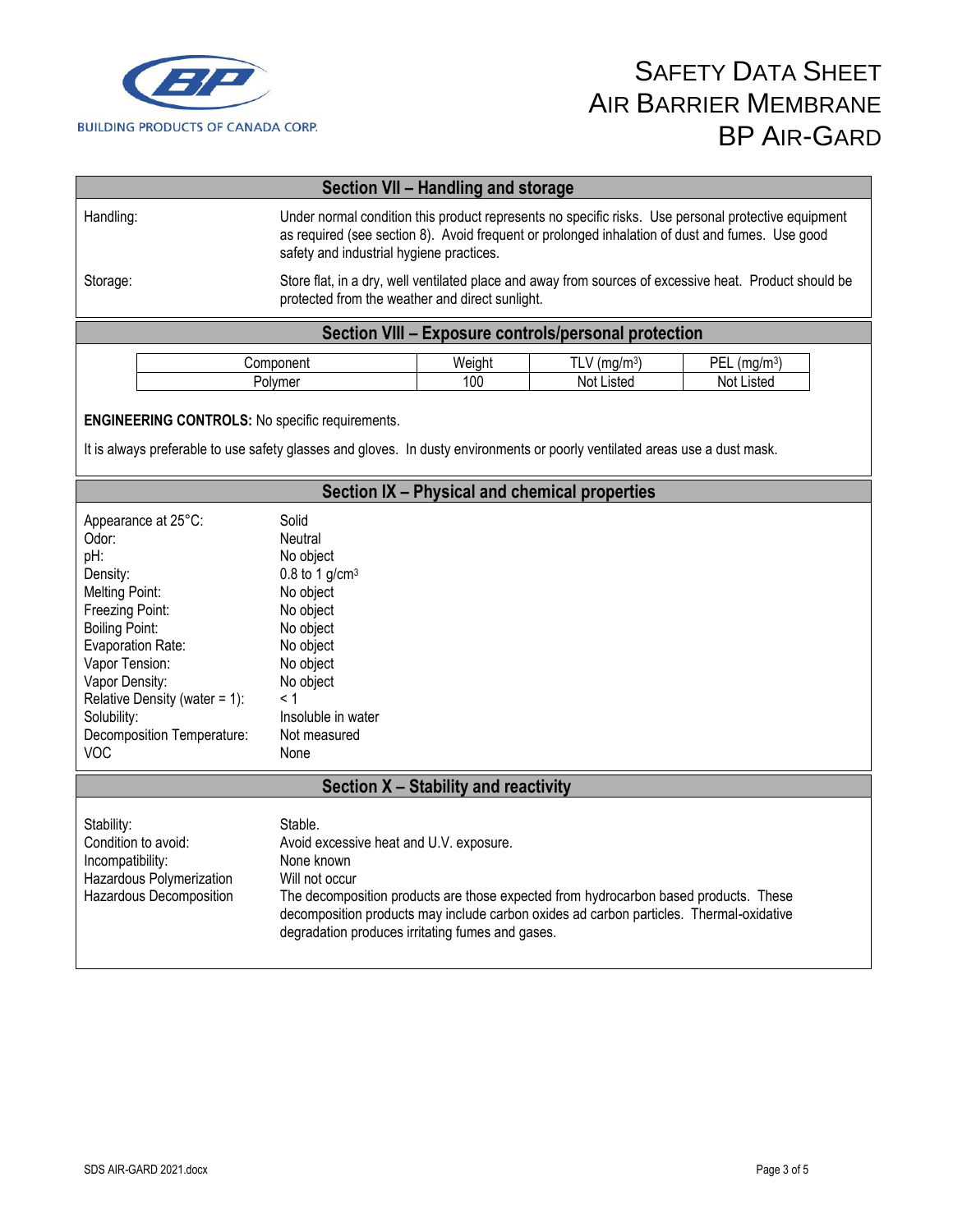

| Section XI - Toxicological information                                                                                                                                                                                    |                                                                                                                                                                                                                                                                                                                                                                                                                   |  |  |  |
|---------------------------------------------------------------------------------------------------------------------------------------------------------------------------------------------------------------------------|-------------------------------------------------------------------------------------------------------------------------------------------------------------------------------------------------------------------------------------------------------------------------------------------------------------------------------------------------------------------------------------------------------------------|--|--|--|
| Acute Effects:<br>Chronic Effects/Carcinogenicity                                                                                                                                                                         | None are known for the product.<br>None are known for the product.                                                                                                                                                                                                                                                                                                                                                |  |  |  |
|                                                                                                                                                                                                                           | <b>Section XII - Ecological Information</b>                                                                                                                                                                                                                                                                                                                                                                       |  |  |  |
| <b>Environmental Toxicity:</b><br>Ecotoxicity Value:                                                                                                                                                                      | This product has no known adverse effect on ecology<br>Not determined                                                                                                                                                                                                                                                                                                                                             |  |  |  |
| <b>Section XIII - Disposal considerations</b>                                                                                                                                                                             |                                                                                                                                                                                                                                                                                                                                                                                                                   |  |  |  |
| Disposal:                                                                                                                                                                                                                 | The finished product is a polymer-based solid. It may be recycled in local facilities (recycling symbol<br>#4 and #5). If unable to recycle dispose of the material in accordance with all local, municipal,<br>provincial, state and federal regulations. Use standard means approved for disposal. Dispose in a<br>landfill or use any other method prescribed by regulation.                                   |  |  |  |
|                                                                                                                                                                                                                           | <b>Section XIV - Transport information</b>                                                                                                                                                                                                                                                                                                                                                                        |  |  |  |
| <b>U.S. DOT INFORMATION:</b><br><b>Shipping Name:</b><br><b>Hazard Class:</b><br><b>UN/NA#:</b><br><b>Packing Group</b><br>Label (s) Required<br>GGVSeb/MDG-Code<br><b>ICAO/IATA-DGR</b><br><b>RID/ADR</b><br><b>ADNR</b> | Not a hazardous material per DOT shipping requirements. Not classified or regulated.<br>Same as product name.<br>Not classified.<br>None / Not classified.<br>None.<br>Not applicable.<br>Not classified.<br>Not applicable.<br>None.<br>None.<br>Canadian Transportation of Dangerous Goods (TDG): Not a dangerous good.                                                                                         |  |  |  |
|                                                                                                                                                                                                                           | Section XV - Regulatory information                                                                                                                                                                                                                                                                                                                                                                               |  |  |  |
| Canada:<br><b>United State:</b>                                                                                                                                                                                           | WHMIS Classification: Not a controlled product<br>All the ingredients are part f the Domestic Substance List (DSL)<br>All the ingredients contained in the product are included in U.S. Environmental Protection Agency's<br>Toxic Substances Control Act Chemical Substance Inventory                                                                                                                            |  |  |  |
| section 112 or RCRA hazardous legislations.                                                                                                                                                                               | This product does not contain hazardous component as per WHMIS, OSHA, 29 CFR 1910.1200, SARA 302, 304 and 313, CERCLA CAA                                                                                                                                                                                                                                                                                         |  |  |  |
| and other users.                                                                                                                                                                                                          | As per OSHA and WHMIS the above product is considered a consumable item and do not require MSDS or SDS. However we want to<br>disclose as much as possible information relating to health and safety, to ensure that the product is handled and used properly. This SDS<br>contains valuable information for safe handling and proper use of the product. This SDS should be retained and available for employees |  |  |  |
| <b>European Union</b>                                                                                                                                                                                                     | Dangerous Substances Directive 67/548/EEC<br>R- Phrase(s): None Known<br>(2001/59/EC)<br>S-Phrase(s): None Known<br>(2006/102/EC)                                                                                                                                                                                                                                                                                 |  |  |  |